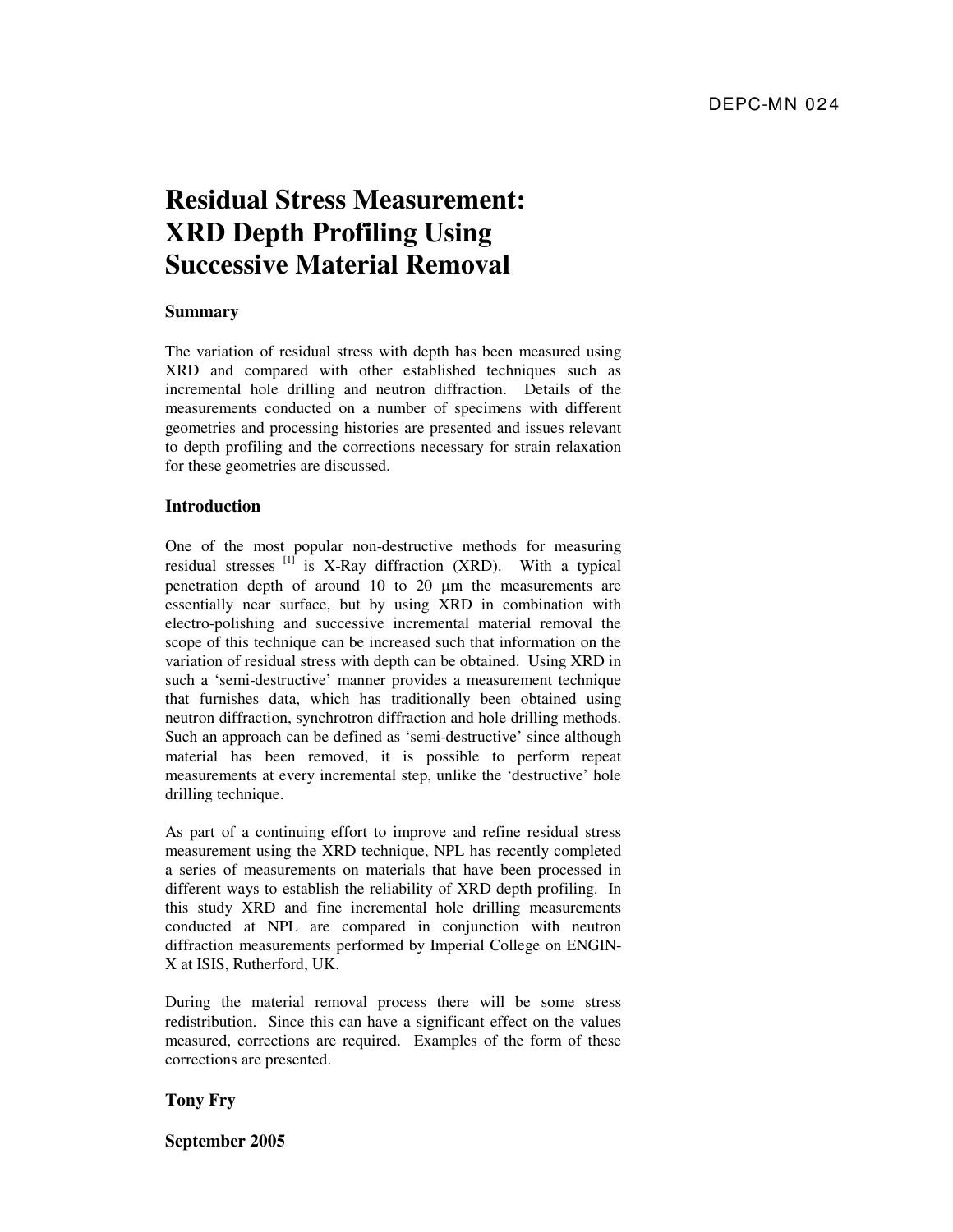## **Introduction**

Over the last six years as part of two DTI funded projects NPL has been performing an in-depth study of residual stress measurement. This has focused on the more popular techniques such as X-Ray diffraction and hole drilling, but also included neutron and synchrotron diffraction and the emerging methods such as MAPS and the contour method. As part of this study a Good Practice Guide<sup>[2]</sup> has been produced which offers advice and recommendations for the successful completion of near surface residual stress measurements using XRD.

This guide has recently been extended to include recommendations for depth profiling. As part of this effort, users of the depth profiling technique were surveyed to establish the experimental methods commonly used. In addition a number of comparison measurements have been conducted on a range of materials that had different surface treatments. The following measurement note summarises the responses from industry to the questionnaire and gives further details of several of the comparison measurements conducted as part of these projects.

# **Survey of Industry**

A questionnaire was distributed amongst key UK X-Ray diffraction users, to establish the range of equipment and the experimental techniques used. The results from the questionnaire are summarised as follows.

Of the replies received most laboratories used commercial polishing equipment. Polishing depths ranged from 10 microns to 1 mm with areas of material removal from  $50 \text{ mm}^2$  to  $175 \text{ mm}^2$ . Three main methods were used for measuring the amount of material removed (i.e. the new thickness of the sample) after polishing, which were in order of popularity; micrometer, dial gauge and by use of a calibrated microscope.

The range of materials on which depth profiling was routinely performed covered typical engineering materials, steel, austenitic stainless steel, aluminium, titanium, inconel, zirconium and nickel alloys.

#### **Depth profiling comparison measurements**

Knowledge of the variation of residual stress with depth can be of great importance in certain loading conditions, e.g. for crack initiation and growth studies and to evaluate the effectiveness of different surface treatments. Hence it is vital to have the ability to accurately measure this. This type of near surface measurement (approximately to depths of 1 mm) can be most readily performed using XRD or hole drilling methods. Historically the hole drilling method was performed using a single depth measurement or several large  $(z = 128 \text{ µm})$  increments. Work at NPL has focused on a procedure for fine incremental hole drilling (with depth increments as small as  $10 \mu m$ ) which provides greater detail in the near surface region than previously possible. By way of validating this data, comparison measurements have been made with XRD,

- 1. By comparison with Neutron diffraction data to establish confidence in the XRD method.
- 2. Validation of the hole drilling data by comparison with XRD data for:
	- different shot peening treatments, and
	- wet and dry machining.

# **XRD Comparison with Neutron Diffraction**

To be confident with future comparisons with hole drilling measurements, initial studies were performed comparing XRD data and neutron diffraction data on the same sample to establish and verify the reliability of the XRD technique. These measurements were conducted as part of the VAMAS TWA20 activity <sup>[3]</sup> to develop a Code of Practice <sup>[4]</sup> for making reliable residual stress measurements by neutron diffraction.

Raw and corrected XRD measurements were compared with the neutron diffraction data, which were made at various depths through the material and in separate regions which had been electropolished to different depths, so that the effect of material relaxation could be assessed.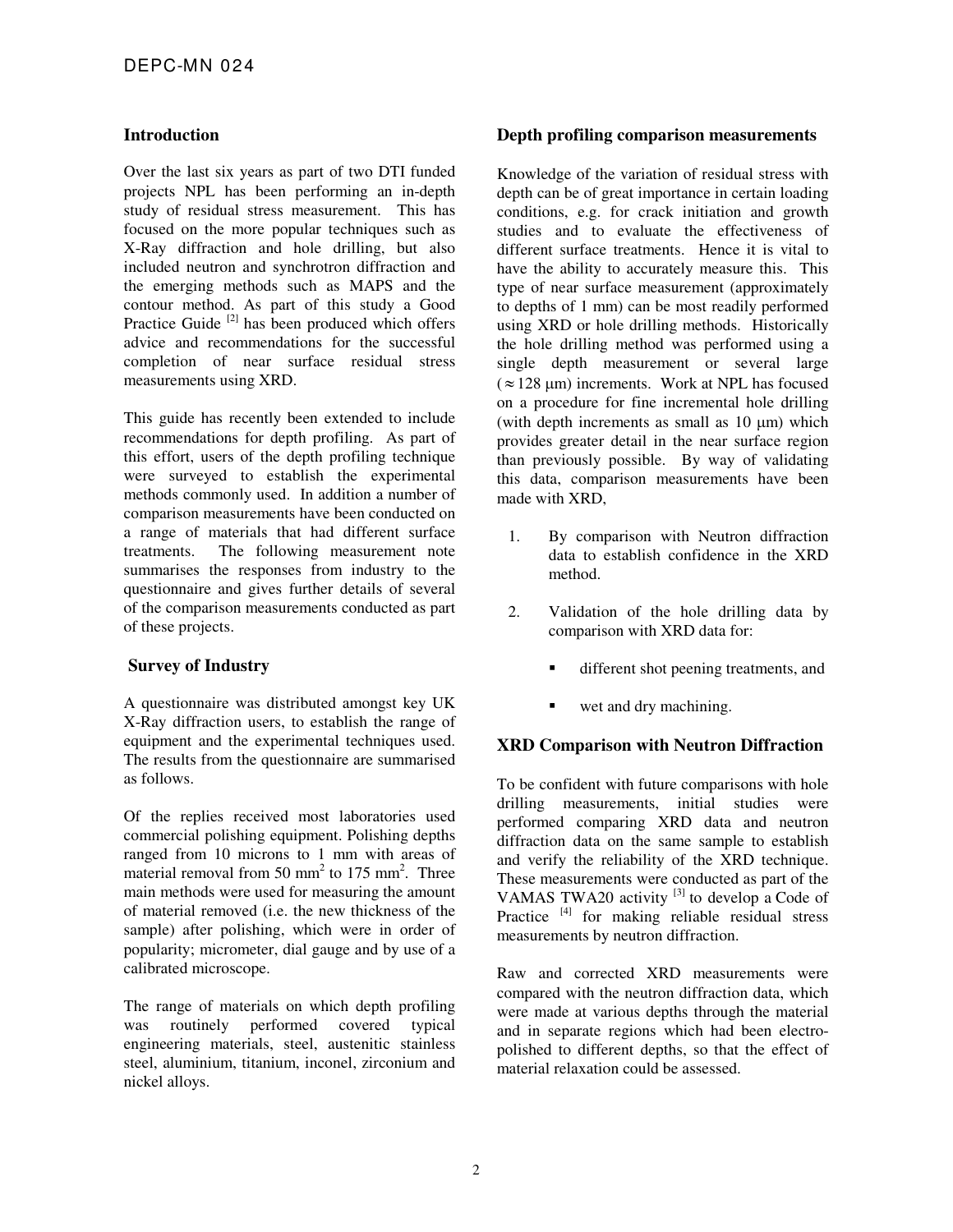The material used for this exercise was Inconel 718, a nickel based superalloy. The specimen, which was 50 mm  $x$  50 mm  $x$  5.1 mm thick was removed from an aero engine disc forging by means of a milling cutter. The upper and lower sides were then homogeneously shot-peened by Metal Improvement Co., UK, using processing parameters that were representative of a commercial treatment. Four regions, two on each face and  $10 \text{ mm}^2$ , were identified on the specimen and assigned the identifiers A, B, C and D. Three of these regions were then electro-polished with depths of material removal of 70  $\mu$ m (B), 130  $\mu$ m  $(C)$  and 190  $\mu$ m  $(D)$ . These are shown schematically in Figure 1. Position A was left unpolished in the as-received state.



All dimension in mm

**Figure 1 Schematic diagram of the IN718 specimen showing the measurement locations A, B, C and D.** 

# **X-Ray Diffraction**

XRD residual stress measurements were performed at NPL using a Siemens D500 diffractometer set up in the Bragg-Brentano geometry and using  $Cr-K\alpha$  radiation. The residual stress was measured in three orientations, X, Y and XY (at 45°). A series of 7 repeat measurements were performed without removing the specimen between successive measurements. The residual stress measurements were performed in accordance with the NPL Measurement Good Practice Guide No. 52 – Determination of Residual Stresses by X-Ray Diffraction<sup>[2]</sup>. The magnitude of the residual stress was evaluated using the Bruker STRESS<sup>plus</sup> program.

#### **Neutron Diffraction**

The neutron diffraction measurements were carried out as part of the VAMAS TWA20 study on ENGIN-X at ISIS, Rutherford, UK. This is a time of flight instrument, which is capable of detecting multiple diffraction peaks. These are then refined using a Rietveld refinement. For these measurements a sampling volume of 0.5 mm in height by 5 mm x 1.4 mm was used, which helped to ensure good resolution perpendicular to the specimen surface. An elastic modulus of 200 GPa and a Poisson's ratio of 0.3 were used for both the XRD and neutron stress calculations.

#### **Electro-polishing Correction**

When performing layer removal for residual stress depth profiling it is important to consider the potential for any redistribution or relaxation in the residual stress in the exposed surface, particularly if the component is relatively thin. Various solutions are available to correct the stress values obtained  $[5-6]$ . For a flat plate (Figure 2) a generalized solution proposed by Sikarskie<sup>[5]</sup> based on the original work of Moore and Evans  $\frac{[6]}{[6]}$ can be used.



**Figure 2 Stresses in a flat plate after layer** 

This takes the proposed solutions and expands the integrands in a Taylor's series, as shown below starting from the generalized solution:

$$
\sigma(z_1) = \sigma_m(z_1) + 2 \int_{z_1}^H \frac{\sigma_m(z)}{z} dz - 6 z_1 \int_{z_1}^H \frac{\sigma_m(z)}{z^2} dz
$$

Expanding the above integrands using a Taylor's series results in the following equation:

$$
\sigma(z_1) = \sigma_m(z_1) + \begin{pmatrix} \displaystyle -4\sigma_m\big(H\big)\bigg(\frac{H-Z_1}{H}\bigg) + \big[\sigma_m\big(H\big) + 2H\sigma_m^*\big(H\big)\big] \times \bigg(\frac{H-Z_1}{H}\bigg)^2 + \\ \\ \displaystyle \frac{1}{3}\big[2\sigma_m\big(H\big) + H\sigma_m^*\big(H\big) - 2H^2\sigma^{\prime\prime}_{m}\big(H\big)\big] \times \bigg(\frac{H-Z_1}{H}\bigg)^3 \cdots \end{pmatrix}
$$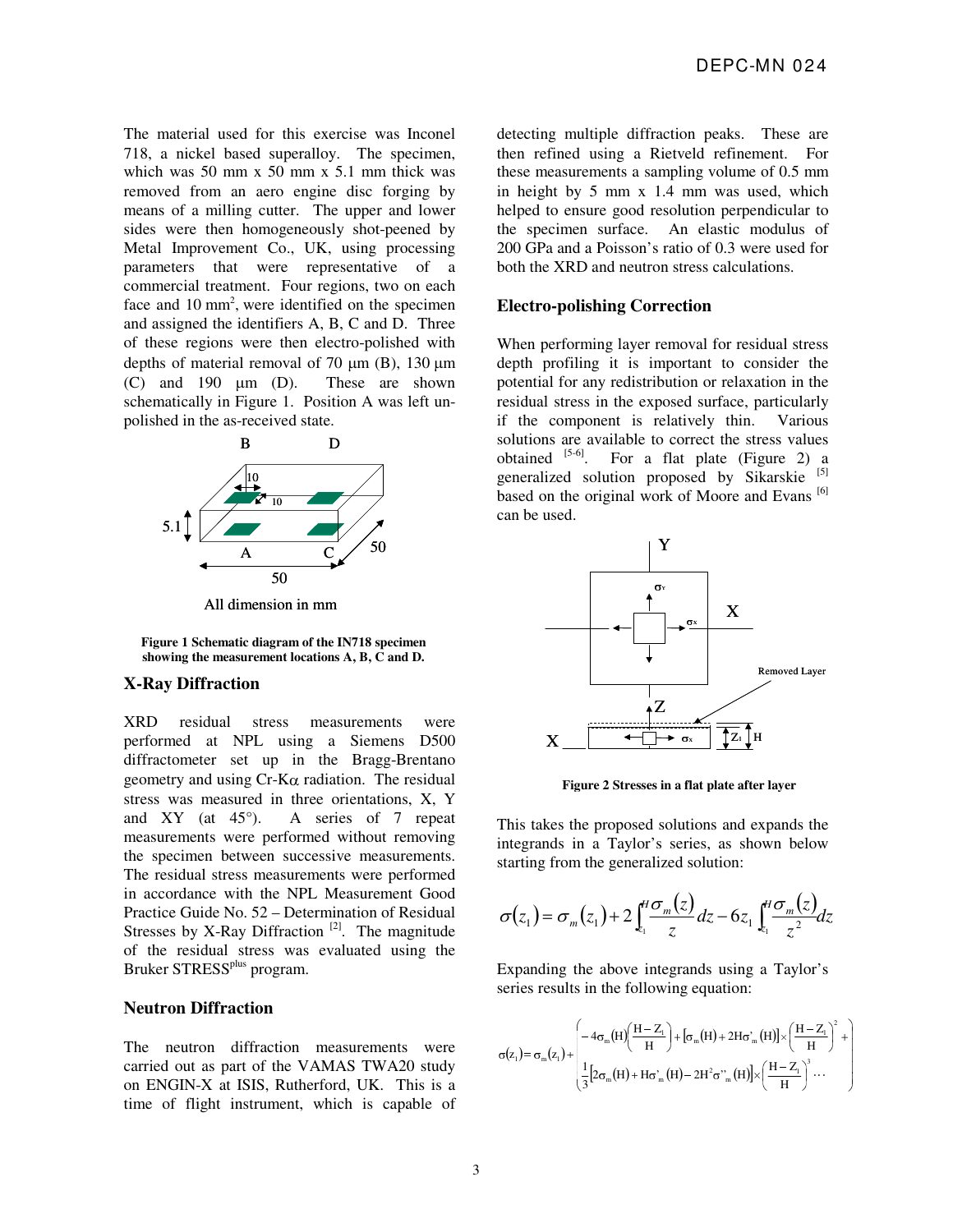This can be simplified if electrolytic polishing is carried out over shallow depth increments (a few percent of the specimen thickness). In this case only the first term of the series is necessary for the correction of the raw data, thus:

$$
\sigma(z_1) = \sigma_m(z_1) + \left(-4\sigma_m(H)\left(\frac{\Delta Z_1}{H}\right)\right)
$$

where H is the original plate thickness,  $\Delta Z_1$  is the change in thickness after layer removal,  $\sigma_m$  is the measured stress and  $\sigma_z$  is the corrected stress.

In the case of hollow cylindrical sample with rotational symmetric stresses, as shown in Figure 3, the following corrections can be applied.



**Figure 3 Rotationally symmetric stresses in a cylinder.**

$$
\sigma_r(r_1) = -\left(1 - \frac{R_1^2}{r_1^2}\right) \int_{r_1}^R \left(\frac{r^2}{r^2 - R_1^2}\right) \frac{\sigma_{\theta n}(r)}{r} dr
$$
  

$$
\sigma_z(r_1) = \sigma_{z m}(r_1) - 2 \int_{r_1}^R \left(\frac{r^2}{r^2 - R_1^2}\right) \frac{\sigma_{z m}(r)}{r} dr
$$
  

$$
\sigma_\theta(r_1) = \sigma_{\theta m}(r_1) + \left(\frac{r_1^2 + R_1^2}{r_1^2 - R_1^2}\right) \sigma_r(r_1)
$$

where R is the original radius of the cylinder, and  $r_1$  is the radius at the depth of interest.

#### **Results**

The XRD measurements are shown in Table I. The depth at which the measurement is quoted is the sum of the polishing depth and the calculated penetration depth of the X-ray beam.

The raw data and corrected values at each location are given in Table I with the associated uncertainty that has been evaluated in accordance with the NPL Good Practice Guide No.  $52^{[2]}$ . This is based on the repeatability of the measurement and the error reported by the analysis software.

**Table I XRD Residual stress values** 

| Location and | Residual Stress, MPa |           |             |  |  |
|--------------|----------------------|-----------|-------------|--|--|
| depth (mm)   | Raw                  | Corrected | Uncertainty |  |  |
| A: 0.0085    | $-631$               | $-631$    | ±55         |  |  |
| B: 0.0765    | $-877$               | $-844$    | ±72         |  |  |
| C: 0.1365    | $-530$               | $-467$    | ±46         |  |  |
| D: 0.1985    | $-220$               | $-126$    | $+23$       |  |  |

The neutron diffraction measurements are shown in Table II. The data in the first column have been obtained by scanning through the material to different depths below the unpolished region A, this means that this data has not been influenced by any possible stress redistribution which may have resulted from the electro-polishing process. Further identical neutron diffraction residual stress measurements were made at locations B, C and D, as reported by Bonner *et al* [3]. These values are also presented in Table II, and show some difference in the residual stress values measured at the equivalent depth compared to those made at position A.

**Table II Residual stress values from neutron diffraction measurements** 

| Location and<br>depth (mm) | Residual Stress, MPa |      |        |  |  |
|----------------------------|----------------------|------|--------|--|--|
|                            |                      | R    | C      |  |  |
| A: 0.0528                  | $-920.5$             |      |        |  |  |
| B: 0.1312                  | $-642$               | -646 |        |  |  |
| C: 0.1636                  | $-378.5$             |      | $-369$ |  |  |
| D: 0.2329                  |                      |      |        |  |  |

It should be noted that the effective depths are different in Tables I and II, but both sets of results are plotted against depth in Figure 4. This Figure presents the corrected XRD data plotted for comparison with the neutron diffraction data and associated error measured at the four electropolished locations. This shows the XRD data to be in good agreement with the neutron diffraction data. Figure 4 also illustrates the benefit of XRD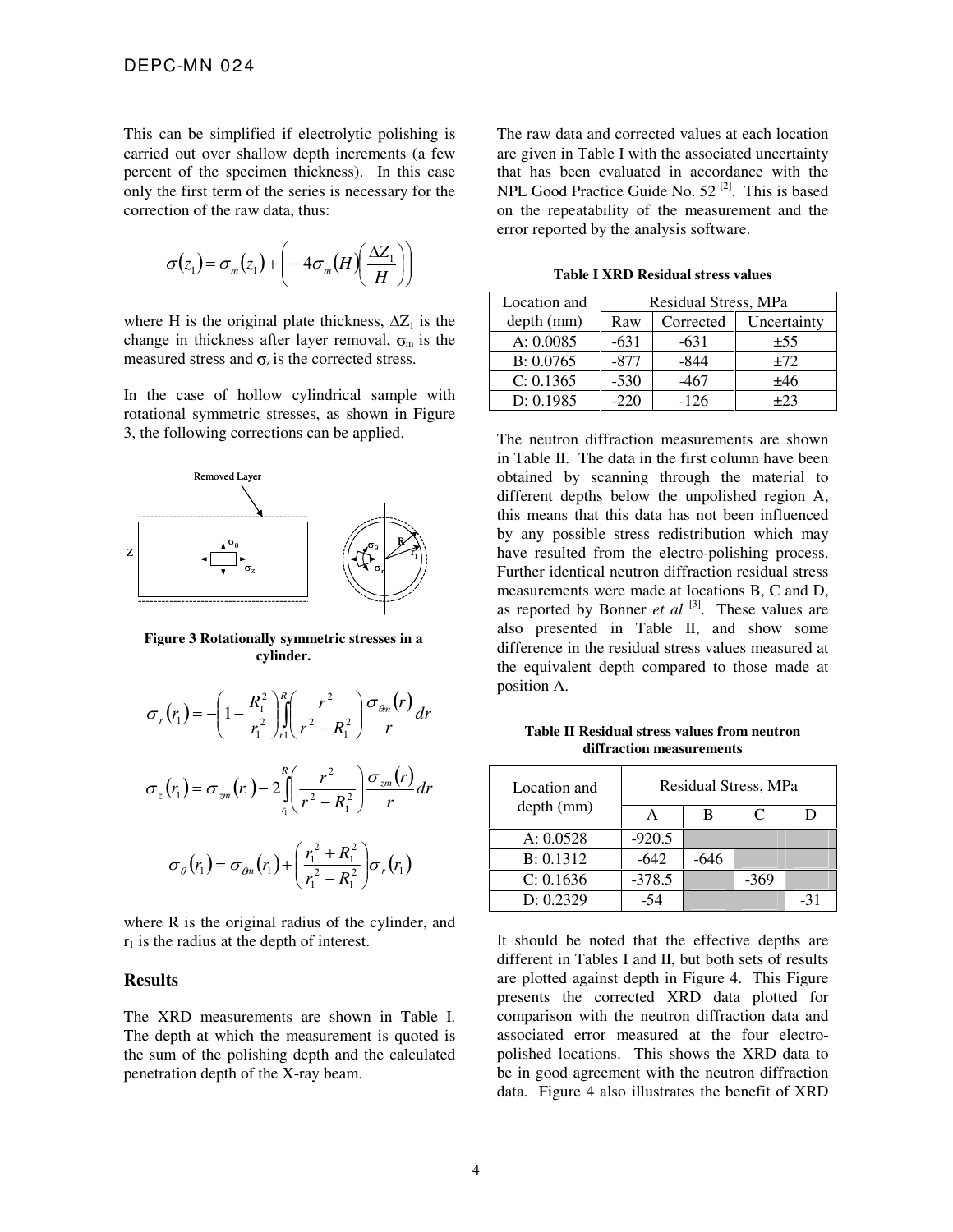over neutron diffraction in the very near surface regions of around 10 to 20  $\mu$ m.



#### **Figure 4 Comparison of XRD and ND (Pos A, B, C and D) near surface stress measurements on shot peened nickel based superalloy (IN718)**

## **XRD Comparison with Hole Drilling**

Having established the reliability of the XRD technique against neutron diffraction data, further XRD measurements were made on a number of materials with different surface preparations. These measurements have been compared with fine increment hole drilling measurements to help validate this technique.

#### **Shot Peened Aluminium Plate**

Measurements were carried out, using the D500 diffractometer previously described, on a lightly peened 7000 series Al sample. Successive measurements at approximately 25  $\mu$ m intervals were performed and compared with conventional and fine hole drilling measurements (see Figure 5). Electro-polishing was conducted using a Struers Electrolpol 5 polisher in conjunction with an electrolyte consisting of Ethanol 64-17-5 (60- 100%), 2-Butoxyethanol 111-76-2 (10-15% 0, Perchloric acid 60% 7601-90-3 (1-5%).

As before the XRD data has been corrected using the flat plate correction detailed previously. The penetration depth of the Cr Ka X-Ray beam has been taken as the first measurement depth. Apart from a very slight offset close to the surface of the specimen, the data sets agree very well. The offset may be due to the zero point detection in the hole drilling measurements. Also note how Figure 5 clearly demonstrates the advantage of fine increment hole drilling over the conventional ( $128 \mu m$  increment) method, where the detail of the peak compressive residual stress would have been lost using the conventional method.



**Figure 5 Comparison of residual stress profiles measured using XRD and fine and conventional increment hole drilling.** 

#### **Wet and Dry Machining**

The influence of different machining conditions on near surface residual stresses has also been examined on a set of 321 stainless steel discs subjected to a wet and dry turning operation. Since the stress distributions generated from the two conditions were very similar, only the dry machining data is presented in Figure 6, which once again shows good agreement between the two methods. The circumferential (hoop) stresses, as defined in Figure 7, for the dry machined discs were approximately 38% higher than those generated during wet machining, but there was little difference in the radial stresses for the two conditions.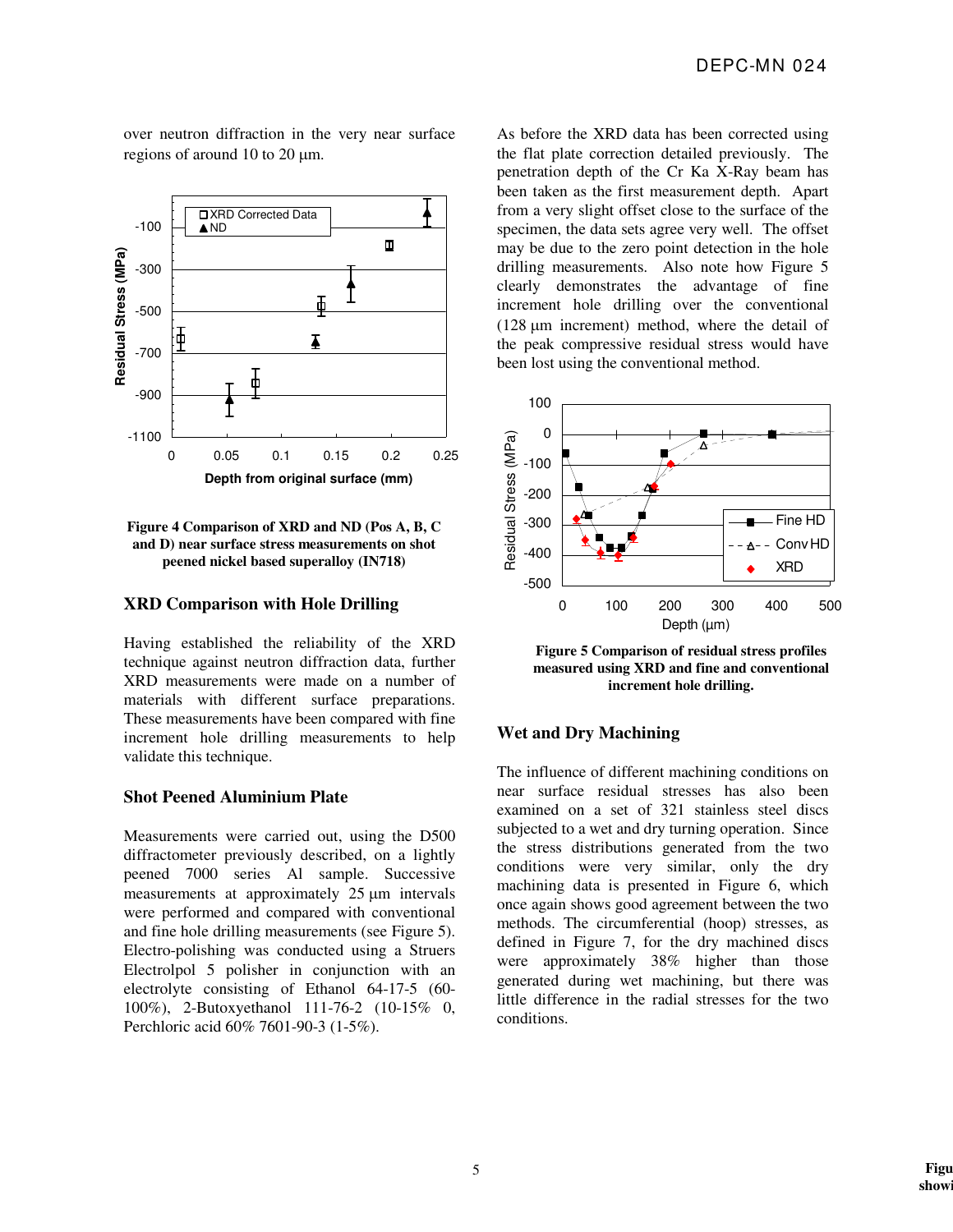

**Figure 6 XRD and hole drilling data for a dry machined 321 stainless steel disc.**



**Figure 7 Schematic of the dry machined disc showing the XRD measurement directions and hole drilling locations.** 

#### **Conclusions**

- Electrolytic polishing is the recommended method for material removal for residual stress depth profile measurements using X-Ray diffraction. If large depth increments are required it is possible to combine electropolishing with conventional removal methods, such as grinding, provided that any damage caused by the machining process is removed using electrolytic polishing.
- Results show that residual stress measurements obtained using X-Ray diffraction techniques are in good agreement with those obtained by neutron diffraction. XRD data that has been corrected for material relaxation caused by the electrolytic polishing showed improved agreement with neutron measurements.
- Solutions for correcting the measured residual stress values are well documented within the literature and exist for different specimen

geometries. The reader is referred to references 6 and 7 for further information. Within this measurement note simplified general solutions for flat plates and hollow cylinders have been presented. These can be used for shallow depths of material removal as illustrated with all of the examples presented in this document.

- Having validated the XRD depth profiling analysis, further examples of depth profiling have been presented and excellent comparisons with hole drilling measurements have been obtained.
- Measurements on the shot peened aluminium plate showed there to be a very highly compressive layer which reached a maximum compressive value at depths of  $\approx 100$  µm. This compressive zone relaxed to approximately zero stress after a further 100 um. In this case the agreement between the XRD and fine incremental hole drilling was excellent. If conventional hole drilling were performed then it is clear that the extra information regarding the stress profile furnished by the XRD measurements would have been lost by this approach.
- For the dry machined 321 stainless steel disc, the near surface residual stresses in the circumferential (hoop) direction were approximately five times greater than those in the radial direction. A slight offset between the XRD and hole drilling values in the hoop direction is evident, which could partly be due to zero point detection and stress distribution within the sampled area. However, agreement between both techniques is once again excellent; with high tensile stress in the hoop direction reaching a maximum of around 500 MPa just below the surface, falling to around 80 MPa within approximately 100  $\mu$ m. The radial residual stresses are tensile at the surface but become compressive at a depth of  $\approx 50$  µm. A maximum compressive stress is reached at a depth of around  $180 \mu m$ , which then relaxes to zero after a further  $150-200 \mu m$ .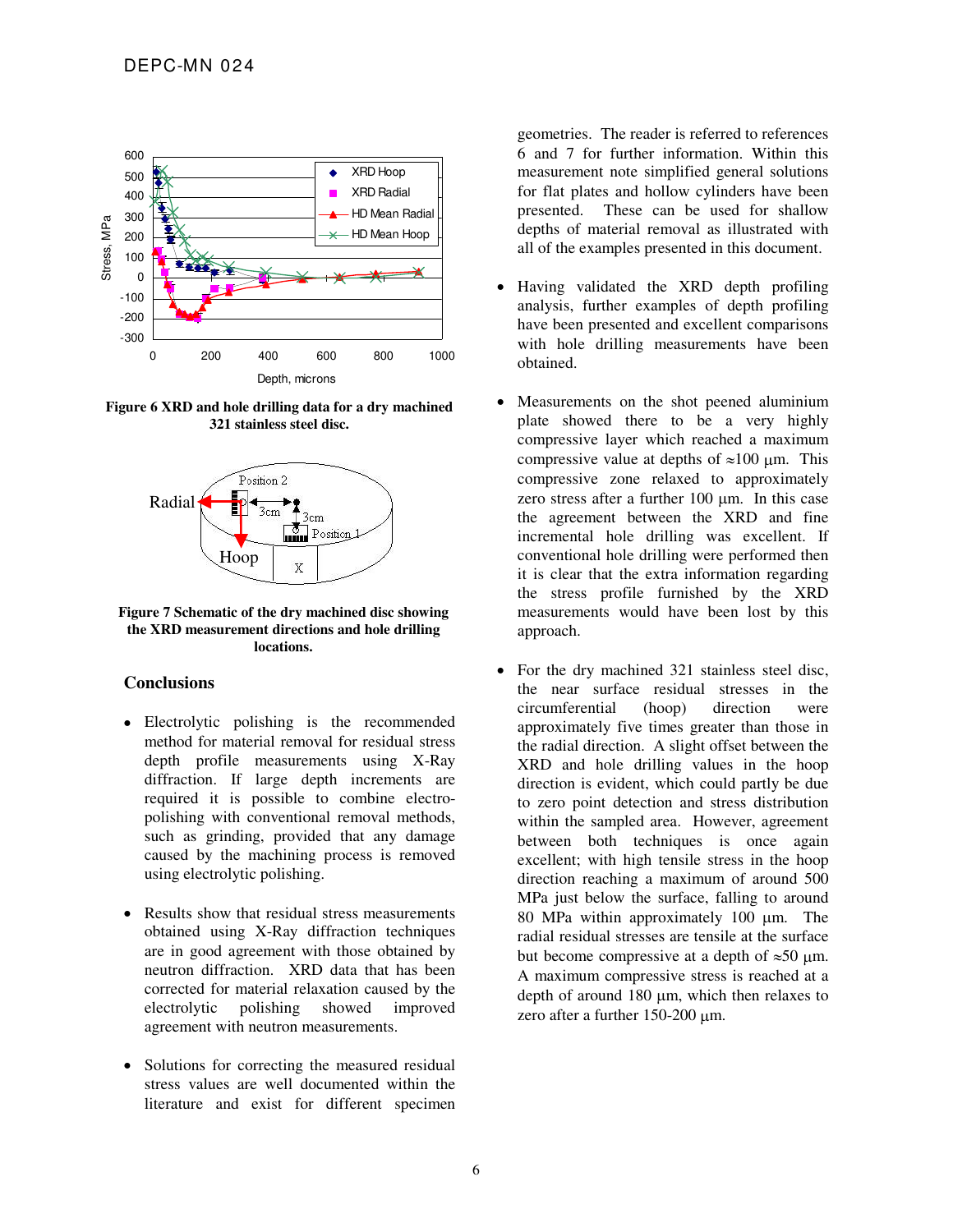## **References and Further Information**

- **1** F.A. Kandil, J.D. Lord, P. Mummery and G.A. Webster, "UK needs for residual stress measurement", NPL Report CMMT(D)177, December 1998.
- **2** M.E. Fitzpatrick, A.T. Fry, P. Holdway, F.A. Kandil, J. Shackleton and L. Suominen: NPL Good Practice Guide No. 52: Determination of Residual Stresses by X-ray Diffraction. March 2002
- **3** N.W. Bonner, R.C Wimpory, G.A. Webster, A.T. Fry and F.A. Kandil, "Measurement of residual stress through a shot peened surface subjected to successive material removal", Materials Science Forum Vols. 404-407, pp. 653-658.
- **4** ISO TTA 3 "Measurement of Residual Stress by Neutron Diffraction"
- **5** D.L. Sikarskie, "On a series form of correction to stresses measured using X-ray diffraction", AIME Transactions, Vol. 239, 1967, pp. 577-580.
- **6** M.G. Moore and W.P. Evans, "Mathematical correction for stress in removed layers in X-ray diffraction residual stress analysis", SAE Transactions, Vol. 66, 1958.
- **7** "Residual stress measurement by X-ray diffraction SAE J784a", SAE Information Report, second edition published August 1971.
- **8** I.C. Noyan and J.B. Cohen, "Residual Stress Measurement by diffraction and interpretation", MRE, 1986, Springer-Verlag.